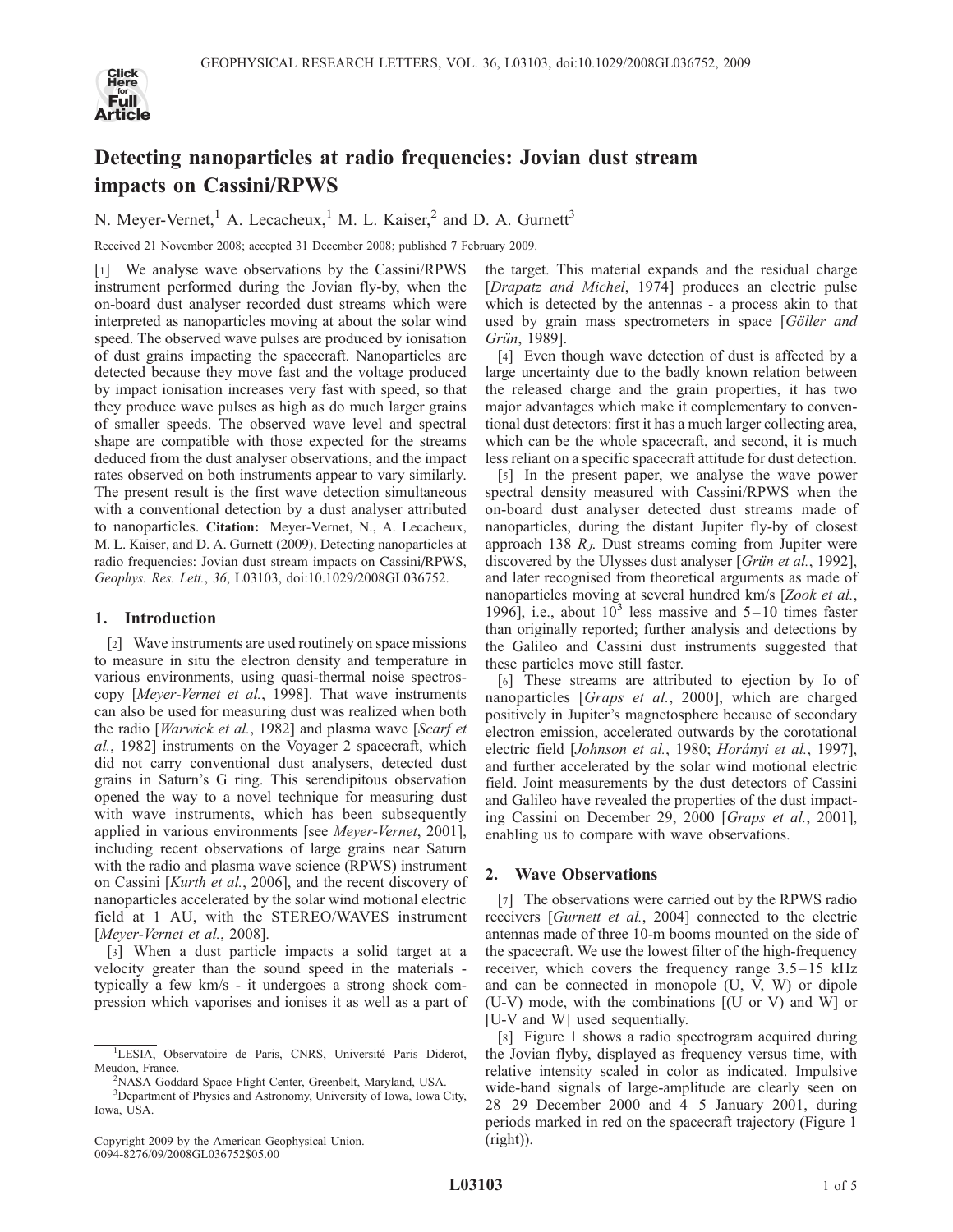

Figure 1. Radio spectrogram measured by Cassini/RPWS during the Jovian fly-by. The intervals of large impulse rates are marked in red on the spacecraft trajectory.

[9] Figure 2d shows the voltage power spectral density recorded at 4 kHz on the W antenna (43,000 spectra); we shall show below that the signal is similar on the other booms. Figures  $2a-2c$  show the corresponding spectral

shape at the times indicated, with each spectrum computed from waveform snapshots recorded during  $\Delta t \sim 0.15$  s. The intense impulsive noise on Dec.29 (Figure 2a) and Jan.4 (Figure 2c) has a roughly  $f^{-4}$  spectrum above a few kHz, as



Figure 2. Bottom: power spectral density as a function of time recorded on the W antenna at 4 kHz. Top: with corresponding power spectra (computed from  $\sim 0.15$  s snapshots) acquired during three 3 min. intervals centered at the times indicated.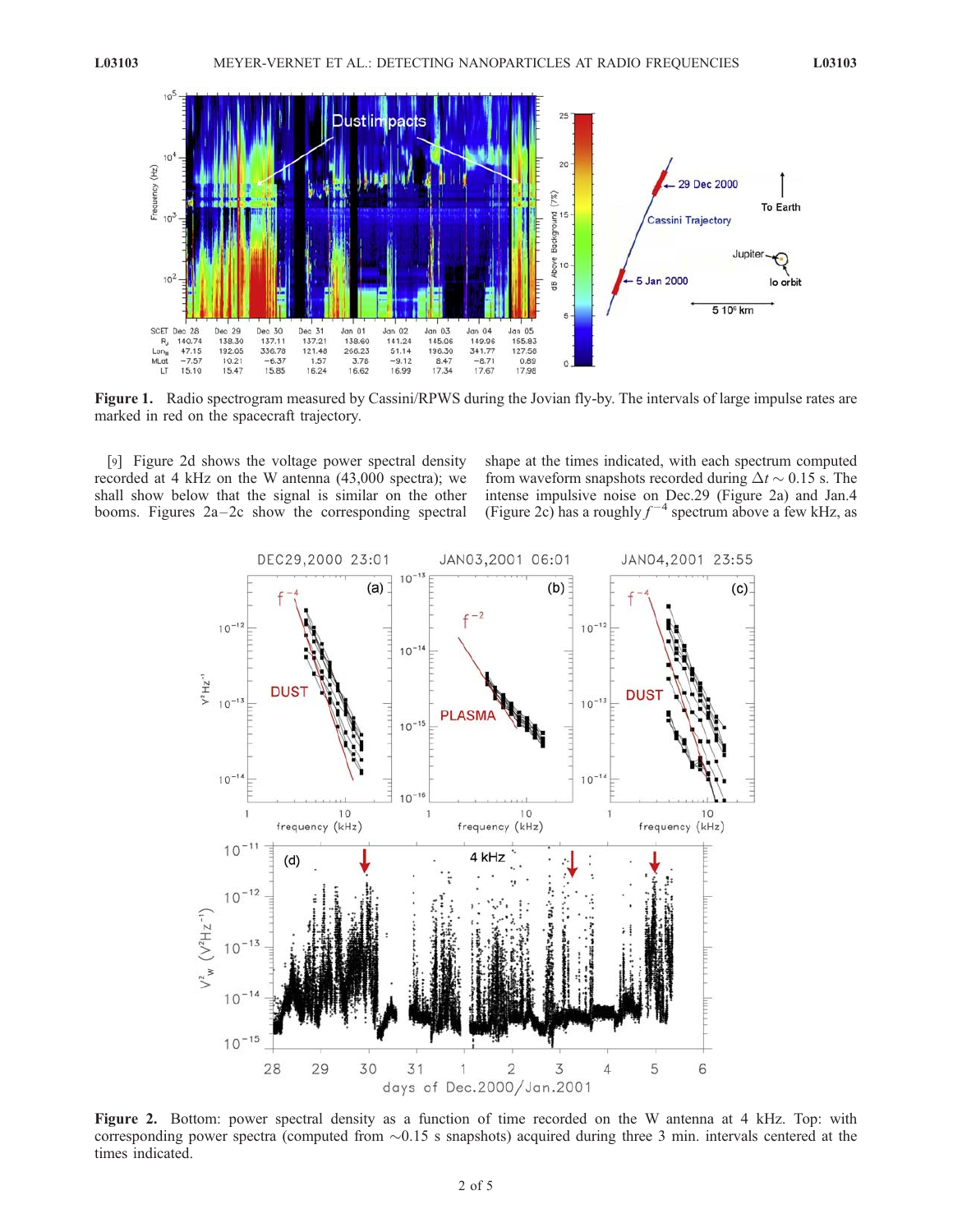

Figure 3. Power spectral density as a function of time at 4 kHz (dots), with 10 min. averages in red, proportional to the dust impact rate, compared to the rate measured with the cosmic dust analyser (blue line, adapted from [*Graps et al.*, 2001]).

was observed in previous dust detections with wave instruments [Meyer-Vernet, 2001]. Dust impacts produce such a power spectrum when the rise time of the voltage pulse greatly exceeds  $1/(2\pi f)$  - a generic behaviour of the squared Fourier transform [Aubier et al., 1983; Meyer-Vernet, 1985]. The observed slope is slightly less steep because the pulse rise time is not much greater than  $1/(2\pi f)$ , and other contributions are not fully negligible at higher frequencies. For uncorrelated identical impacts, the total power is proportional to the impact rate, and the large observed variability reveals the variability of the impact rate.

[10] On the other hand, in the absence of dust impacts, the signal is the ubiquitous plasma quasi-thermal noise (Figure 2b), produced by quasi-thermal plasma fluctuations near the plasma frequency  $f_p$ , which depends on the electron density *n* and temperature  $T_e$ , plus the shot noise of electron impacts and photoelectron emission on the spacecraft and antennas [Meyer-Vernet and Perche, 1989]. The latter has a  $f^{-2}$  power spectrum because the rise time of pulses due to electrons is smaller than  $1/(2\pi f)$ ; its level varies roughly as the electron flux, so that the variations shown in Figure 2d from Dec.30 to Jan.4 in the range  $3-6 \times 10^{-15}$  V<sup>2</sup> Hz<sup>-1</sup>, reveal the variation of the thermal electron flux, proportional to  $nT_e^{1/2}$ , as the spacecraft travels in the Jovian magnetosheath, crossing several times the bow shock [Kurth et al., 2002]. At Jupiter, the antenna length on Cassini is too short compared to the ambient Debye length for the quasi-thermal noise to exhibit a significant  $f_p$  peak, but unstable Langmuir waves are occasionally observed (e.g., the sporadic  $f_p$  line around 3.5 kHz on Figure 1 from Jan 1.0 to Jan 3.5), revealing n, so that the observed noise level can be used to deduce  $T_e$ .

[11] Whereas the stationary signal of small spectral index reveals the properties of the ambient plasma, the impulsive noise having a large spectral index reveals dust properties. Figure 3 concentrates on the period when count rates from the on-board dust analyser (CDA) have been published together with dust properties. One sees that when the CDA is oriented adequately and records dust (Dec.29:12h to Dec.30:01h), the wave power (dots, with averages in red) and the dust count rate (blue line, from Graps et al. [2001]) vary similarly.

#### 3. Voltage Power Spectrum From Dust Impacts on Cassini

[12] Let us compare the observed wave level with that expected for impacts reported from the dust detector analysis. Joint detections with Cassini and Galileo yielding observing delays between spacecraft, together with calculations of trajectories, were used to determine a particle radius  $\approx$ 6 nm and density  $\approx$ 1.35–1.75 g cm<sup>-3</sup>, whence a mass  $m \simeq 10^{-21}$  kg, and a speed  $v \simeq 450$  km s<sup>-1</sup> [*Graps et* al., 2001].

[13] The electric antennas respond to the charge released by dust grains impacting the spacecraft. Each impact produces an expanding plasma cloud that we model, for an order-of-magnitude estimate, as  $O/e$  electrons and  $O/e$ ions at temperature T expanding at velocity  $v_E$ . When the cloud's Debye length becomes greater than its radius, charges decouple, so that the electrons can leave and be recollected by the target (whose electrostatic potential is positive in the absence of dust impacts), whereas the cloud's space charge produces an electric field. This holds until the cloud's density has decreased to the ambient level  $n$ , which takes place when the cloud's radius is  $R \sim (3Q/(4\pi en))^{1/3}$ , at the time

$$
\tau \sim \left(3Q/(4\pi en)\right)^{1/3}/v_E\tag{1}
$$

[14] To estimate the corresponding voltage expected on the radio receiver, an important question is whether the pulses are observed in monopole or dipole mode, and whether there is an asymmetry between the signals on the different booms. Figure 4 compares the power at 4 kHz on the monopoles U and V (red and green, respectively) with that on the monopole W, as a function of the latter. One sees that for small signals:  $V^2 < 10^{-14}$  V<sup>2</sup> Hz<sup>-1</sup>, which are produced by the plasma quasi-thermal and shot noise, there is a small but significant difference between booms, which is not surprising since they are not located similarly with respect to the spacecraft wake, and the signal is recorded also by the dipole with a similar order of magnitude. On the other hand, for dust impacts, which show up above a few  $10^{-14}$  V<sup>2</sup> Hz<sup>-1</sup>, the powers on the three booms are very similar. This is confirmed by the fact that the power on the dipole is extremely small, remaining at the quasi-thermal level when monopoles record dust.

[15] This indicates clearly that the observed pulses are pulses in spacecraft potential, measured in monopole mode because in that configuration the receiver responds to the antenna voltage with respect to that of the spacecraft body. In contrast, in dipole mode, it responds to the difference in signals from the monopoles U and V, so that it does not record the pulses in spacecraft potential, except via a very small common-mode rejection factor.

[16] In addition, measured voltages did not show up drastic changes while orientation of the spacecraft was changing. This indicates that the whole spacecraft area serves as a target, which we shall approximate by an equivalent projected area  $S \sim 15$  m<sup>2</sup>.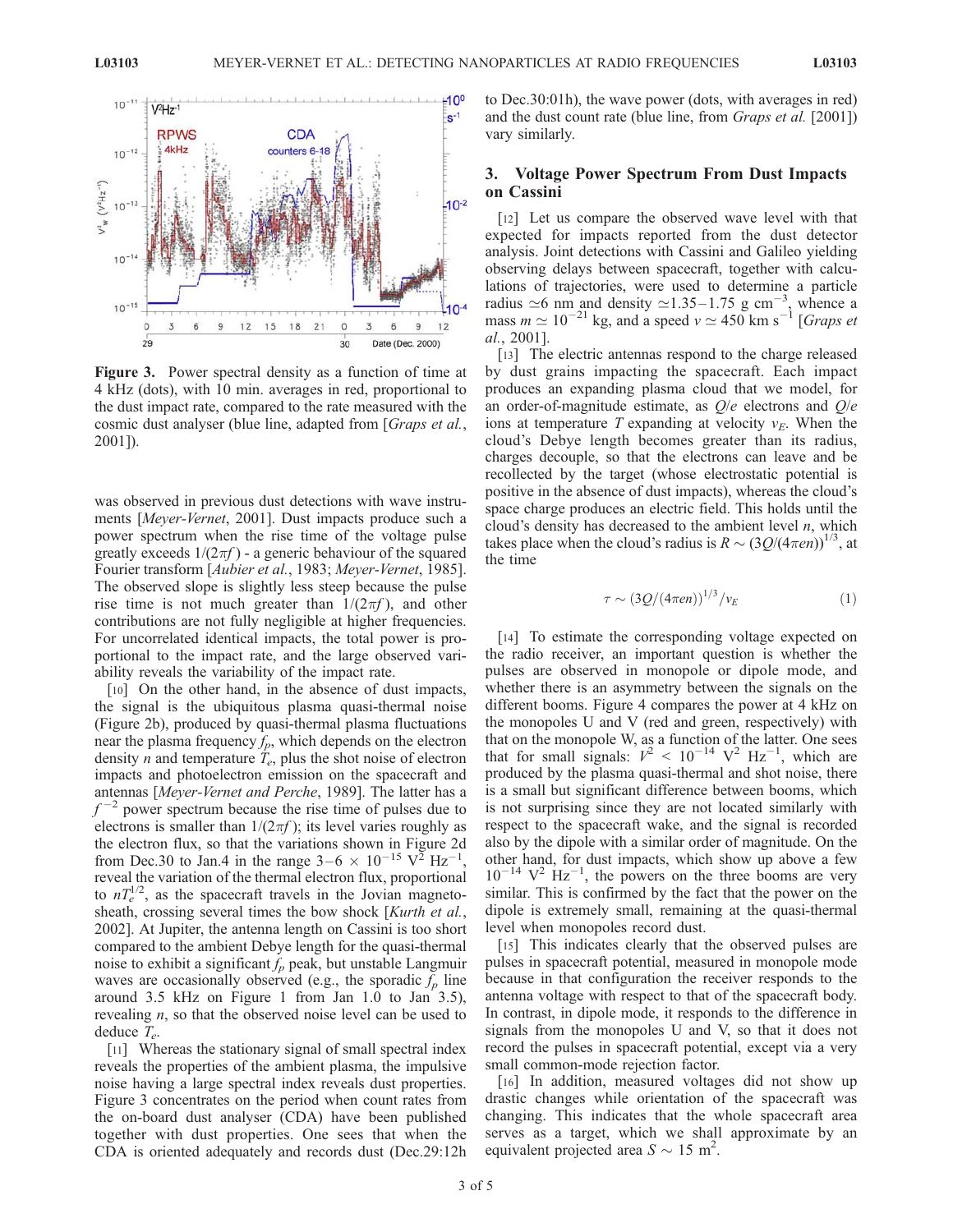

Figure 4. Ratios of the power at 4 kHz on the monopoles U and V (red and green respectively) to that on W, as a function of the latter during the period shown in Figure 2. The ratio of the power on the dipole U-V to that on the monopole W is plotted in black. The dust, which shows up above about a few  $10^{-14}$  V<sup>2</sup> Hz<sup>-1</sup> is seen on the monopoles with similar levels on each, whereas the dipole records only the (smaller) plasma noise. The remaining points are Jovian electromagnetic emissions, whose relative intensities depend on other factors.

[17] When the spacecraft of capacitance  $C$  recollects a charge Q, this produces a pulse in spacecraft potential of amplitude  $\delta V \sim O/C$ , which is detected by the monopole antennas. Hence, the power spectrum at frequencies such that  $\omega \tau > 1$  is  $V^2 \sim 2 \langle N \delta V^2 \tau^{-2} \rangle = \Gamma^2 / \omega^4$ , where the angular brackets stand for an average over impacts of rate  $N$  and  $\Gamma$ is the antenna gain [Meyer-Vernet et al., 1996]. Substituting the expression of  $\delta V$  and the impact rate  $N \sim FS$  with F the particle flux and  $S$  the target's surface, this yields

$$
V^2 \sim 2S(\Gamma/C)^2 < F(Q/\tau)^2 > / \omega^4 \tag{2}
$$

[18] Dust impact ionisation involves complex processes not fully included in theory and laboratory simulations, so that the charge  $Q$  is determined with a large uncertainty. With the stream speed of 450 km/s reported from the dust analyser observations, each atom (for atomic mass  $A \simeq 20$ ) carries a kinetic energy of 21 keV, which should produce very strong effects, well outside the range presently studied; in that case most of the released material comes from the target, with possible multiple ionisation and production of negative ions. We shall assume that  $Q$  varies with the grain's mass and speed according to the typical relationship  $Q \simeq$  $0.7m^{1.02}v^{3.48}$  with Q in Cb, m in kg, v in km s<sup>-1</sup> [McBride and McDonnell, 1999], which also depends on angle of incidence, and grain and target composition. For the reported particles having  $m \simeq 10^{-21}$  kg, this yields  $Q \sim$  $5 \times 10^{-13}$  Cb, with an uncertainty of a factor of ten.

[19] The spectral index observed on Dec.29 shows that  $\tau \sim 1/(2\pi f)$  at 4 kHz, i.e.,  $\tau \sim 4 \times 10^{-5}$  s. With the expression (1) of  $\tau$ , Q estimated above, and the ambient plasma density  $n \sim 0.15$  cm<sup>-3</sup> estimated from the  $f_p$  line

(Figure 1), this yields  $v_E \sim 40$  km/s, compatible with other estimates [Hornung and Kissel, 1994]. Substituting in (2) the above values of S,  $\tau$ , and Q, C  $\sim$  200 pF with  $\Gamma \simeq 0.4$ [*Gurnett et al.*, 2004], we obtain  $V^2 \sim 5 \times 10^{-14} FV^2 Hz^{-1}$ at 4 kHz.

[20] Equating this value to the averaged spectrum at 4 kHz (red line in Figure 3) recorded during the dust analyser detection on Dec.30 around 0h, we find the flux  $F \sim 10 \text{ m}^{-2} \text{ s}^{-1}$ . Even though this estimate is affected by the large uncertainty on the charge  $Q$ , it is consistent with the observation that at this time the dust signature is found in all of the wave spectra, meaning that there is always at least one impact during  $\Delta t \sim 0.15$  s. This shows that the impact rate  $N \gg 7$  s<sup>-1</sup>, which yields (with  $S \simeq 15$  m<sup>2</sup>) the constraint on the flux:  $F \gg 0.5 \text{ m}^{-2} \text{ s}^{-1}$ .

#### 4. Discussion

[21] The flux  $F \sim 10 \text{ m}^{-2} \text{ s}^{-1}$  of nanoparticles estimated from the Cassini wave data on 30 December 2000 around 0h is similar to the impact rate reported by the on-board dust analyser at this time; indeed, dividing the CDA impact rate of  $\sim 0.2$  s<sup>-1</sup> reported at this time by  $S_{DA}\Omega_{DA}/\pi$ , with  $S_{DA} \simeq$ 0.1 and  $\Omega_{DA} \simeq 0.6$  ster from Srama et al. [2004] yields  $10 \text{ m}^{-2} \text{ s}^{-1}$ . It is also in the range of values reported by long-term studies of Jovian dust streams with Galileo, both in amplitude and variability [Krüger et al., 2005].

[22] It is important to keep in mind that since laboratory simulations of impact ionisation have neither been performed with nanoparticles, nor with speeds greater than 100 km/s, our result relies on a huge extrapolation of empirical data, even though it agrees with independent constraints. It is thus at best an-order-of-magnitude estimate. Similarly, the properties of the dust particles reported from the dust analyser measurements are model-dependent. Furthermore, both instruments have very different detecting areas and time scales, so that drawing conclusions from the comparison of their results should involve more detailed studies.

[23] We have not included in our analysis the periods when the on-board magnetosphere imaging instrument (MIMI) is experiencing electric discharges, which may be triggered by nanoparticle impacts on this instrument. In these periods (Dec.29,  $5:40-6:35$  and Jan.05, after 8:30), the RPWS signal might be contaminated, and, moreover, the wave pulses are detected also in dipole mode, contrary to those analysed here.

[24] A number of similar events have been recorded by Cassini/RPWS, not only near Jupiter and Saturn, but also in the solar wind much closer to the Sun. The latter are under study and may confirm the discovery of fast nanoparticles accelerated by the solar wind at 1 AU made recently with STEREO/WAVES [Meyer-Vernet et al., 2008].

[25] **Acknowledgments.** We acknowledge support by the Centre National d'Etudes Spatiales.

#### References

- Aubier, M. G., N. Meyer-Vernet, and B. M. Pedersen (1983), Shot noise from grain and particle impacts in Saturn's ring plane, Geophys. Res. Lett., 10, 5-8.
- Drapatz, S., and K. W. Michel (1974), Theory of shock-wave ionization upon high-velocity impact of micrometeorites, Z. Naturforsh. A, 29,  $870 - 879.$